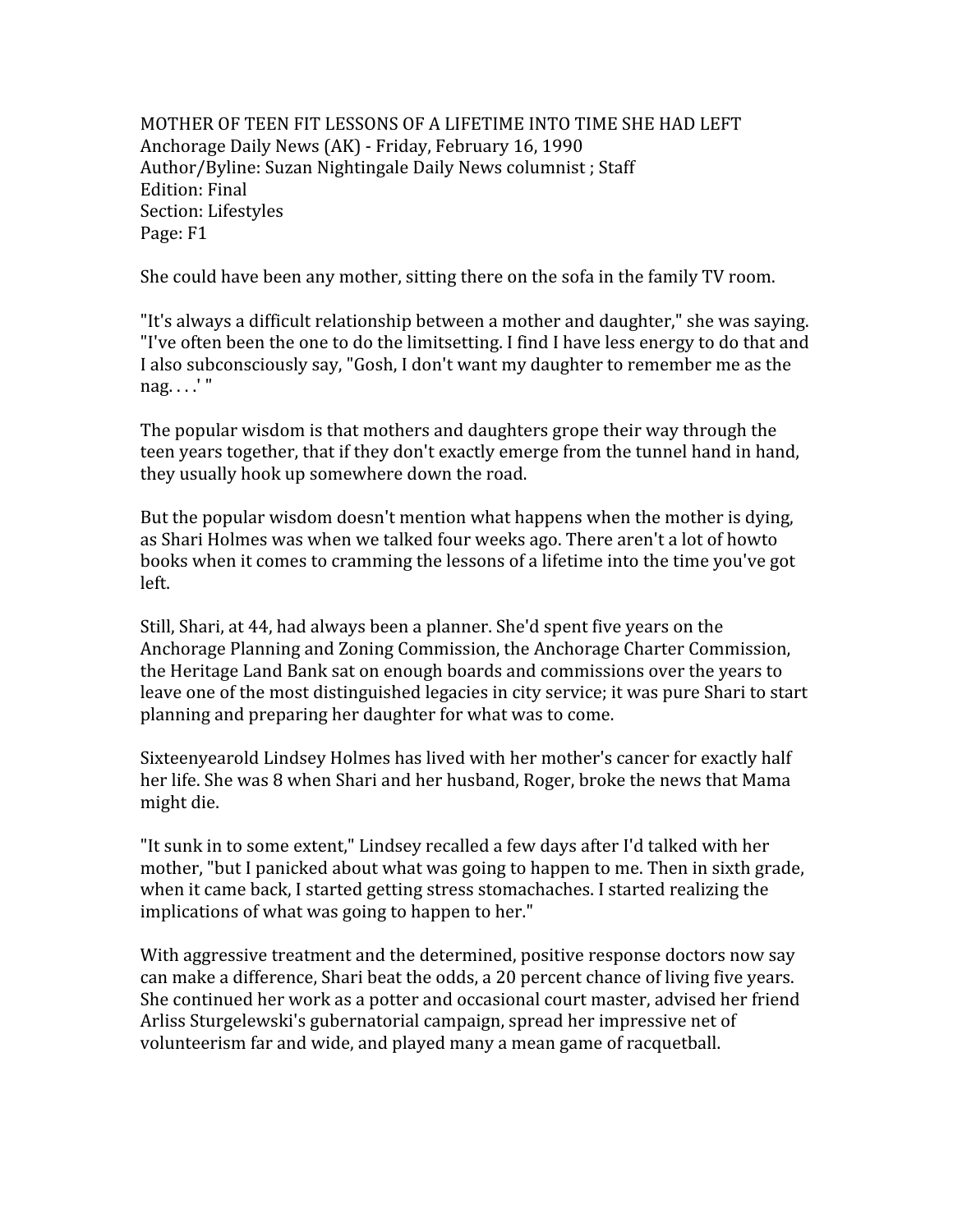Not coincidentally, she also watched her daughter grow up: "I've seen a lot of women die within a year or two who had cancer. I've had sevenandahalf years, and the
time
that
I've
had
with
Lindsey
from
age
8
to
16
has
been
real
important."

Sometimes
it
was
special
xr
occasions,
like
the
ski
vacations
in
Colorado;
and sometimes it was the workaday taxi service mothers can provide. Last year, when Lindsey took classes at three different schools including UAA, Shari drove her from one
to
another,
and
then
on
to
tennis
afterward.

If Lindsey jokes, as she does, that her parents' devotion to their only child has made her "a spoiled brat," there is a 3.9 grade point average and an admirable career as an amateur
tennis
player
to
counter
the
claim.

"She
is,"
said
her
mother,
"very
selfsufficient,
poised
and
mature."

Still, what mother can resist the urge to suggest, to help, to advise any teenager? In the Holmes house this winter, when the cancer had renewed its deadly march to Shari's
lungs,
those
conversations
took
on
a
new
urgency,
even
coddled
as
they
were by
humor.

"The other day, she started giving me a whole bunch of advice all at once," said Lindsey.
"I
said,
"What
is
this?'

"She said, "Well, I've got years' worth of things to tell you and only a few weeks to do it in. I've got to tell you a lot of stuff at once or I'll never get it out!'"

"So
my
dad
says,
"Yeah
I'm
surprised
you
haven't
started
writing
it
down
for
her: Open this envelope when you graduate. Open this one when you get your first job. If, by 30, you haven't gotten your first job, open this one....'

"We were all joking, but there was that undercurrent. And then Dad went off to his study
and
I
went
off
to
my
room,
and
I
think
we
were
all
thinking
why
she'd
have
to write this down: She's not going to be here."

But like the mother of any teenager, Shari knew there are some lessons a parent can't
teach.
Last
spring,
when
Lindsey
took
a
class
on
death
in
American
literature
at Stellar, Shari suggested she interview family friends who had dealt with sudden death.

The
result
was
an
impressive
37page
report
that
has
much
to
say
about
unfinished business and the hard but real blessing of laying things to rest.

"I really think there is a gift you're given when you know you have a short life span," said Shari. "You can make certain arrangements. You have the time to talk to your children and husband. You have the time to get your affairs in order so you don't leave
a
mess
behind.
You
can
have
frank
and
honest
discussions
with
the
people
you